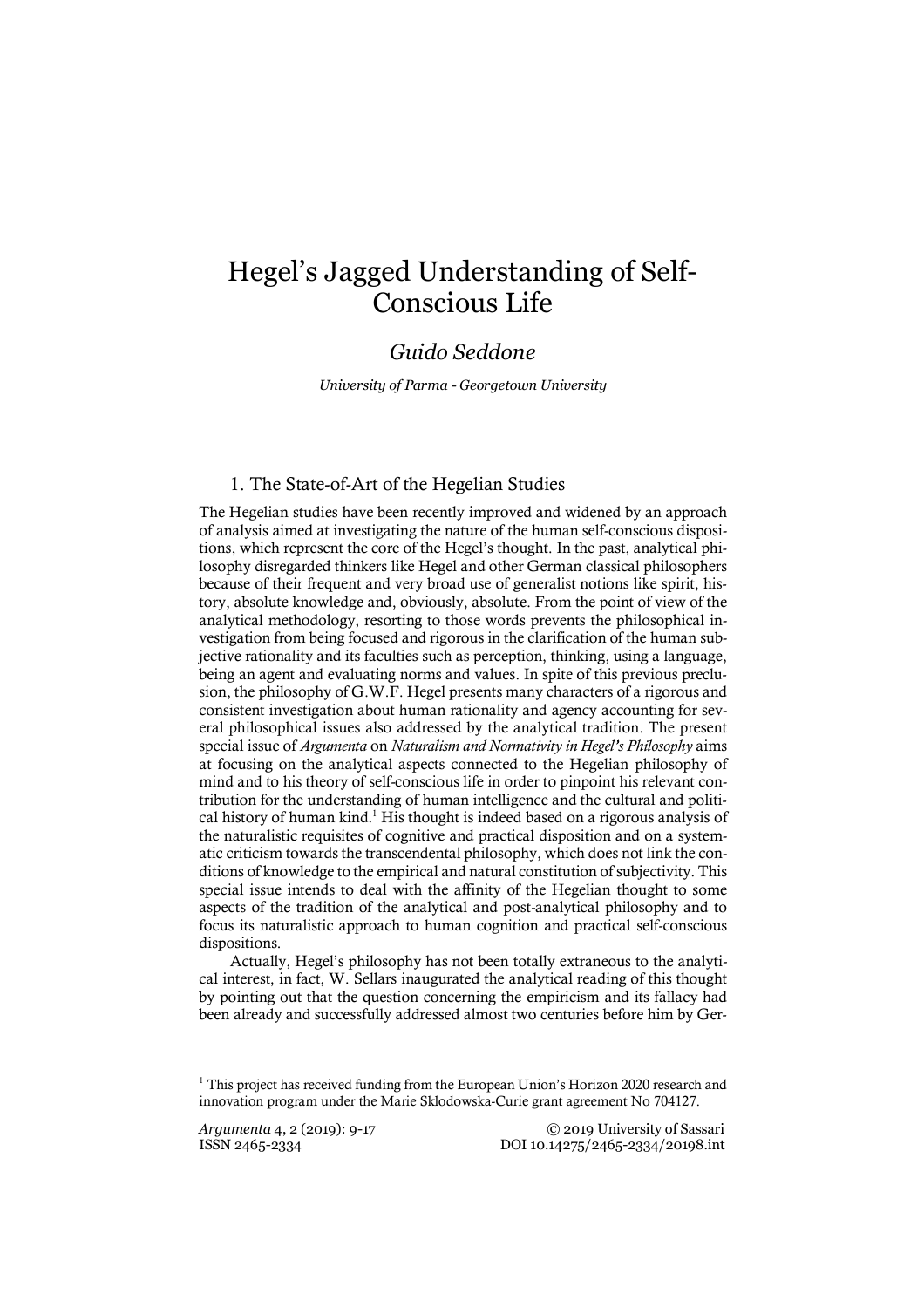man thinkers like Kant and Hegel. Particularly Hegel's strategy towards the empiricism does not only entail a robust revision of human knowledge, which he considered as originated from the spontaneous and speculative activity of the selfconscious subject. His criticism also implies a radical revision of rational subjectivity because it takes for granted the assumption that human eagerness to truth and knowledge does not derive from the correspondence of mental contents to external facts, but rather on the development of a frame of concepts and ideas under which reality is explainable and can be grasped. By underlining the spontaneous and inferential character of the conceptual, Hegel like Kant conceives of rationality as a faculty ruled by the internal and autonomous guideline of articulating and defending reasons and concepts, which results independent from the empirical given. Since humans know by means of concepts rather than by means of the information gained from the given and since the given is neither articulated or inferentially grasped, knowledge and cognition have to rely upon this self-ruling disposition of elaborating and evolving concepts and categories of thinking that we can apply onto the empirical data. In this point Hegel's thinking is very similar to the Kantian conclusion about the cooperation of sensitive intuition and intellectual logical deduction of categories for achieving a certain knowledge about reality. It is also very close to Sellars' idea about the logical space of reason as the space in which the normative domain of the ideas shapes our historical and practical dimension and our form of life as rational beings. However, Hegel's approach to the conceptual results to be much wider that those elaborated by Kant and Sellars because he stresses the fact that the conceptual is effective even out the empirical domain of facts, having no internal border of application. In fact, whereas following Kant and Sellars categories and concepts are inferentially articulated even though their validity is conditioned and limited to the application to the empirical facts, for Hegel the conceptual has no external borders of application since the distinction between thinking and reality is considered by him as a moment of a dialectical development of knowledge (McDowell 1996). In other words, the subject-object opposition is for Hegel the necessary self-distinction of the subject investigating its own cognitive faculty as an autonomous disposition differing from the bare empirical fact. The entire modern philosophy from Descartes onwards gives an account of the different roles of reason and sensibility, i.e. concepts and empirical facts, in achieving knowledge. Following Hegel such distinction has to be conceived as formal and should not jeopardize the identity of thinking and reality when thinking is conceived as a matter of self-conscious life. McDowell (1996) is perfectly right in maintaining that the distinction of mind and world in the Hegelian philosophy is overcome by making recourse to a deployment of the conceptual that is not strictly bounded to the empirical application like in Kant. The conceptual is for Hegel the cognitive tool by which the historical and self-conscious subject grasps the formal and a-priori structure of reality, what makes the reality itself accessible and knowable. In his philosophy *Das Logische*, the substantive of the adjective "logical", is the fundamental normative element characterizing self-consciousness' disposition to understand reality under orders of concepts autonomously and inferentially deduced. The Science of Logic aims at demonstrating that a-priori knowledge is possible even when it is applied to unconditioned and non-empirical objects, what was precluded by the Critique of Pure Reason by I. Kant. In this way, Hegel supplies us with a compelling contribution about the nature of the normative and its elaboration by defining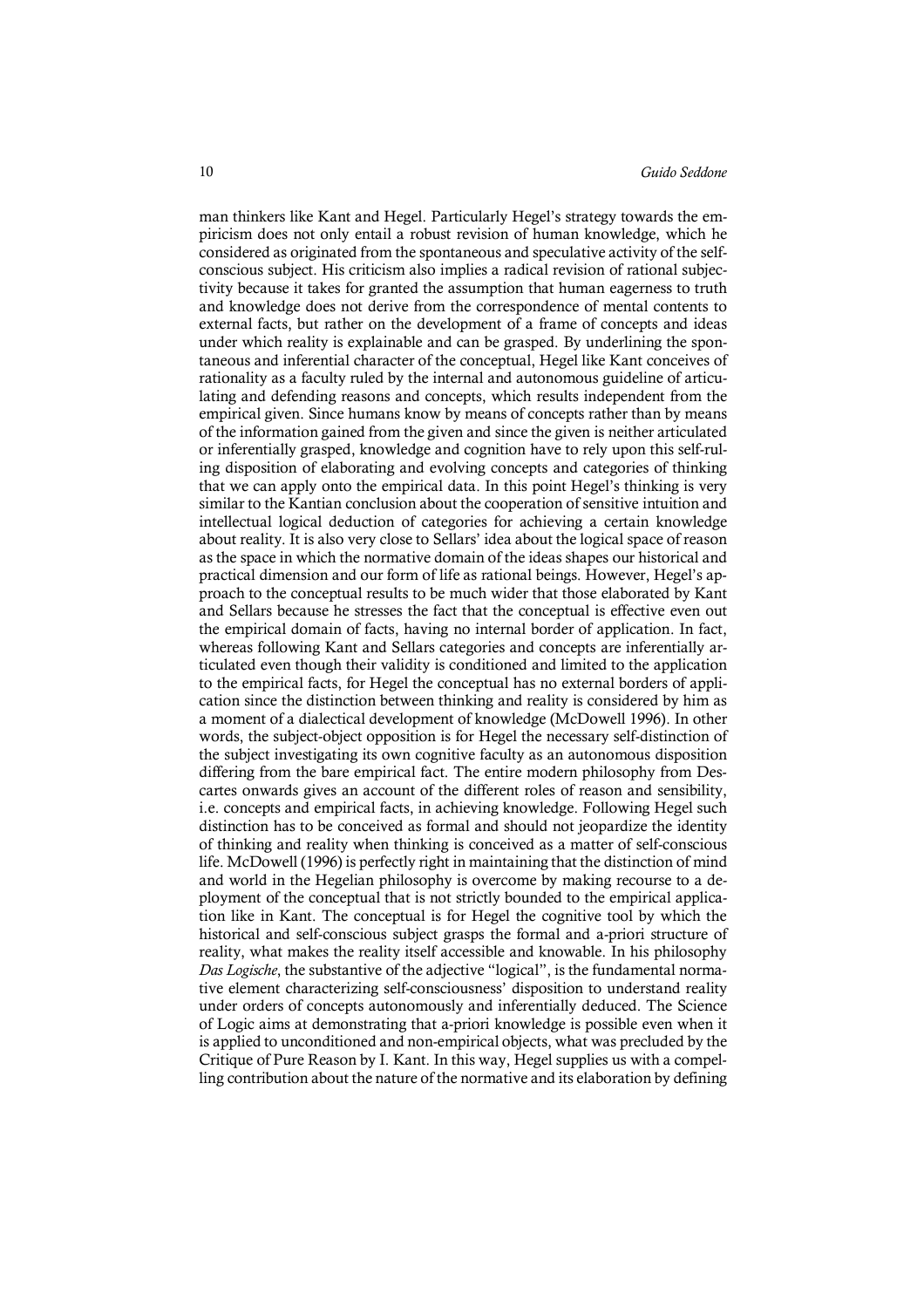its extension, role and relevance in comparison to mere empirical facts. His position against both empiricism and naive realism is supported by an analytically well defended conception of the inferential space of reasons in which the conceptual is conceived as the instrument for grasping the logical structure of the relations constituting reality. The Science of Logic should not be interpreted, hence, as a metaphysical text about the entire, but rather as a book about the fundamental categories of thinking, their application and validity. The question concerning the ontological status of these categories is just a default question that Hegel answers by underlining that in his system substance is also subject and consequently the truth of the substance is already held in the subjective cognitive stances. Beyond the idealist question concerning the subjective nature of the substance due to the fact that the truth of the substance is the thinking subject itself, the Hegelian philosophy provide a consistent theoretical apparatus by which we understand the nature of the normative, its inferential articulation and how it applies to reality by determining knowledge and the socio-historical dimension.

#### 2. Hegel's Moderate Naturalism

Hegel's contribution does not only represent the epistemological defense of the deductive disposition of using and articulating concepts, it also deals with the question of their naturalistic status evolving an original version of naturalism. Since the normative character of the concept is tightly linked to a self-conscious living subject, one cannot understand the nature of the normativity without accounting for the living and biological dispositions connected to the use of the concepts. In this sense, any investigation upon the Hegelian naturalism represents the evolution of the inferential approach to his *Science of Logic* and theory of self-consciousness inaugurated by Sellars and carried on by scholars like B. Brandom and J. McDowell in the '90s.

Naturalism has been often regarded as a pure analytical outlook to the question related to the outset of the human cognitive stances since it accounts for the natural conditions of the mental and linguistic contents. The main question of naturalism is whether any mental content corresponds to a specific and identifiable natural circumstance that can be either an organic and biological property or a physical feature, which can also be investigated by empirical sciences. Some naturalists, often referred to as physicalists, go further and claim that for every mental stance there must be a correspondent physical state that can be exactly localized in the brain and that there would not be any thought without the fulfilment of distinctive and related chemical-physical conditions in the brain. This kind of radical naturalism disregards the importance of non-physical factors both fostering the acquisition and elaboration of linguistic and cognitive dispositions and also specifying the nature of the individual intelligence. Moreover, radical naturalism and physicalism are devoted to a sort of physical causation that enormously undermine the role of the autonomous learning and thinking, which are necessary for human cognition intended as a faculty borne by free and autonomous subjects. They, in fact, maintain a kind of physical determinism in knowledge without accounting for the process itself of cognitive competencies acquisition, which is the result of a progressive integration into a linguistic shared surrounding in which these competencies are fundamentally shared and socially transmitted. Therefore, the localization itself of any cognitive stance by the identification of the related physical status does not explain the constitution itself of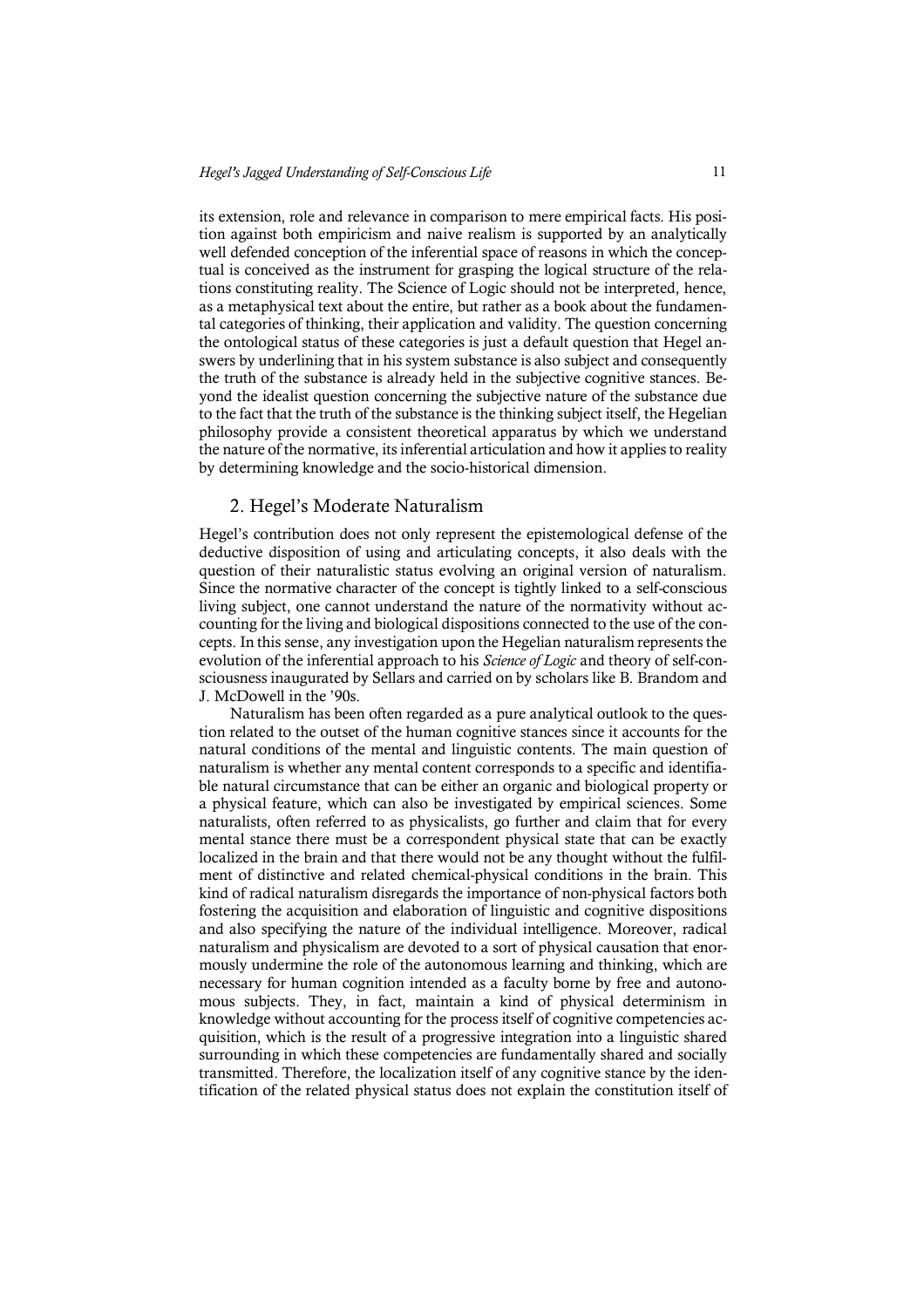the rational subject able to bear it. This physicalist attitude has repercussions on several natural sciences, among them the human brain and cognitive ones, that are induced to conceive of the neurons activation they can observe with modern devices as the locus and cause of a specific cognitive content or disposition. However, this alters the logical sequence of thought production because it considers thinking as an activity caused by a natural phenomenon whereas it is rather the result of the autonomous elaboration of contents and ideas by a biological and rational subject. In other words, thinking cannot be triggered by something empirically observable because this would jeopardize the fundamental epistemological principle that thinking is the outcome of autonomous learning and elaboration of contents. The egregious mistake of some natural scientists and neuroscientists is indeed based on the idea that the possibility of observing the brain processing or when some neuron fires is equivalent to the possibility of discovering what produces the cognitive activity itself. However, since this activity is logically related to a process of autonomous learning it cannot be externally determined, namely triggered by factorsindependent from their bearer. The fact that the bearer of a cognitive stance is also the body in which brain processing occurs, does not solve the question of what produces cognition. Firstly because a subject is just not its own body, but rather a very composite entity with social, adaptive, evolutive and above linguistic dispositions. Secondly, cognition cannot be reduced to empirical and observable facts because these are the outcome of external causation, whereas any cognitive capacity is the result of autonomous elaboration, namely something that hasto be explained by accounting for the inwardness of some subject. German classical philosophy represents an outstanding contribution to this issue because it is properly based on the investigation of subjectivity intended as the possibility to ground knowledge in a certain basis. As Paul Franks showed in a compelling book (Franks 2005), the entire epistemological struggle of modern philosophy aimed at founding knowledge on sure premises and ended when Kant highlighted that a foundation should start with the investigation addressing the transcendental conditions on which the activity of thinking the object relies. Hegel's crucial contribution to this issue is based on the idea that cognition is the outcome of natural requisites of the subject rather than of transcendental conditions. Relating thinking and true knowledge to the living and natural features of the individual means assuming a form of moderate naturalism that does not disregard the role of the social, cultural and historical surrounding in the development of self-conscious attitudes.

### 3. The Continuity of Life and Mind

Instead of taking for granted a natural causation on thinking, Hegel, in fact, claimsthat the biological conditions of the living organism render it different from phenomena deriving from external and mechanical causation, which we observe through the empirical sciences. In life there are, in fact, logical requisites of selfdetermination and inwardness that presume a teleological conceptuality and a vital force determining the living individual as an autonomous agent. Since biological functions cannot be accounted for by making recourse to the principle of cause-effect, they are not caused by some external and independent factor, but rather by means of an enactive principle explaining how any biological organism brings into effect rules and norms determining its form of life. How Hegel correctly describes, life changes the way a system interacts with the surroundings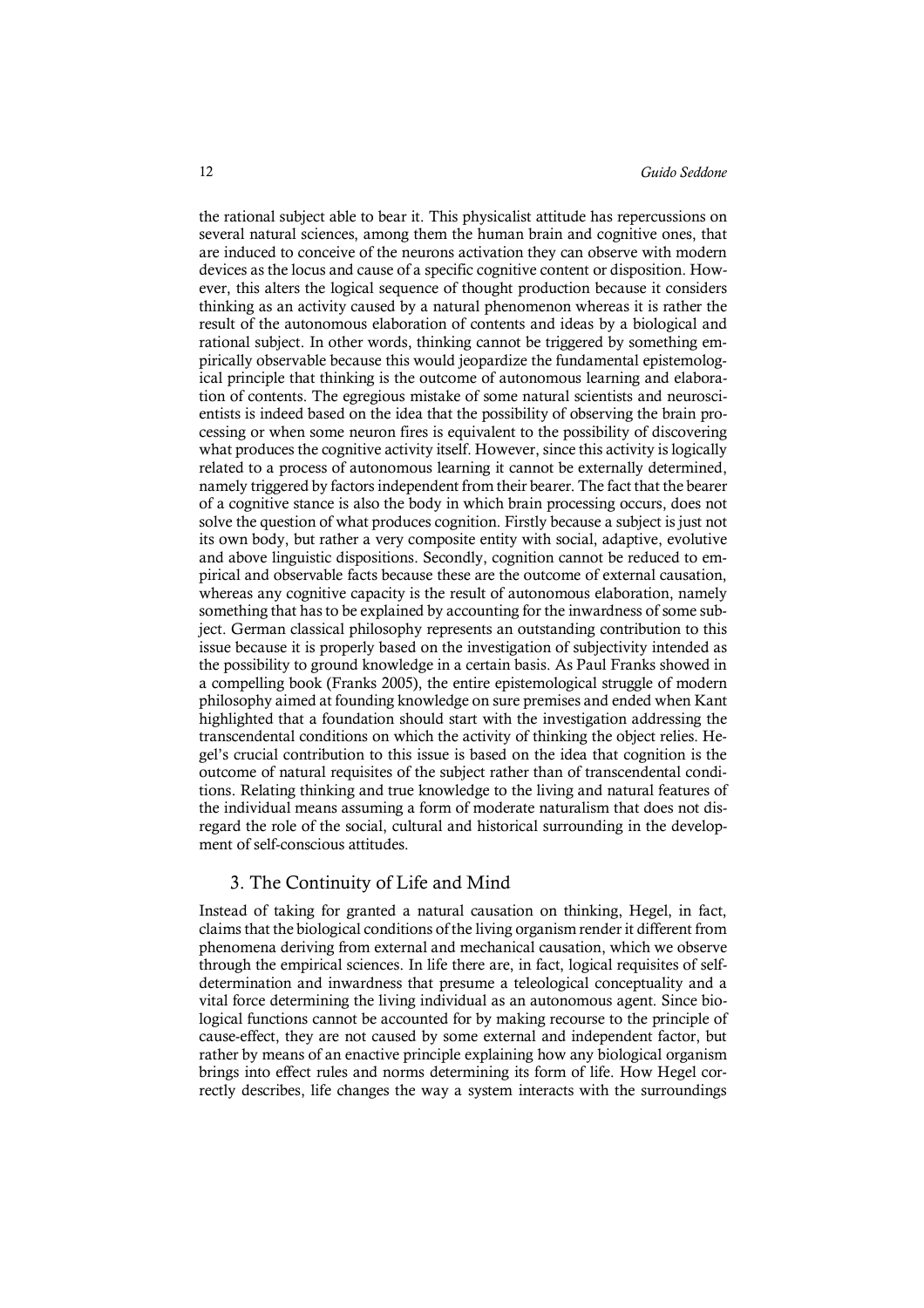because it brings into the scene the dimension of self-reference and self-determination. Whereas in a mechanism we always describe something as the effect of some external causation, accounting for life means investigating a system that is based on a self-referential network of living functions aimed at self-preservation. This means that external causation has a minor role in the description of the network itself, for which the external environment represents something useful for the maintaining of itself (oxygen, nutrients and, for evolved organisms, biological niches). The living organism establishes a surplus of significance over the external world because the latter does affect the former in terms of providing nutrients and biochemical substance and not in terms of mechanical causation. In other words, something is not intrinsically nutrient for an organism, but rather by virtue of relational features linked to the organism's characteristics. This means that life is a different kind of relational phenomenon than mechanism, because whereas in mechanism the effect is consequent to the cause, in life the effect is linked to the self-relational nature of the living organism. In fact, the assimilation of nutrients does not change the characteristics of the organism, but rather it is just for sake of the maintenance of its already given network of functions.

The *Science of Logic*, stressing the radical difference between life and mechanism, reminds us that also the cognitive disposition cannot be explained in terms of mechanical causation but rather in terms of attitudes of a living and self-conscious subject. Whereas other living species enact norms for sake of a biological homeostasis, i.e. the maintenance of the organic network of functions, the rational species brings into effect an universal principle of good life due to its selfconscious trait. In self-conscious life the normative does not barely depend on the organic functionality, but it is rather shaped by the inferential articulation and comparison of concepts, which are naturally linked to the self-aware attitude of the individual belonging to this species. Such articulation is socially sustained because the acknowledgement of ideas is a matter of self-conscious life and not simply of individual life, namely it determines our species and the course of the human civilization. Therefore, also having a cognitive stance is primarily a matter of self-consciousness because it is the result of having specific competencies and skills necessary for articulating and defending ideas in the different fields of knowledge. Such skills are socially acknowledged because also knowledge is evolved by means of shared practices, which are part of the history of the human civilization (Tomasello 2014). Self-conscious life is a variation of biological life, which already has elements of self-reference and self-determination in an unaware form. This is the core of what characterizes Hegel's moderate naturalism. In fact, self-conscious life is the form of life able to sustain a self-description, namely the definition of what is good and what is bad for itself by being aware of what it means being humans. This has many points in common with Philippa Foot's philosophy of action particularly when she claims that the good for the humans has to be found in the natural characteristic of their species rather than in transcendental and moral principles of action. Goodness for humans has to do with a specific practical intelligence, called by Aristotle *phronesis*, which defines what has to be called good for humans and what should not (Foot 2001). This means that self-conscious life establishes the nature of its own species by means of a general categorization of what is a good form life, deciding so on the course and development of human culture and civilization. This is possible because it determines the practical dimension by setting up universal principles of agency and thinking and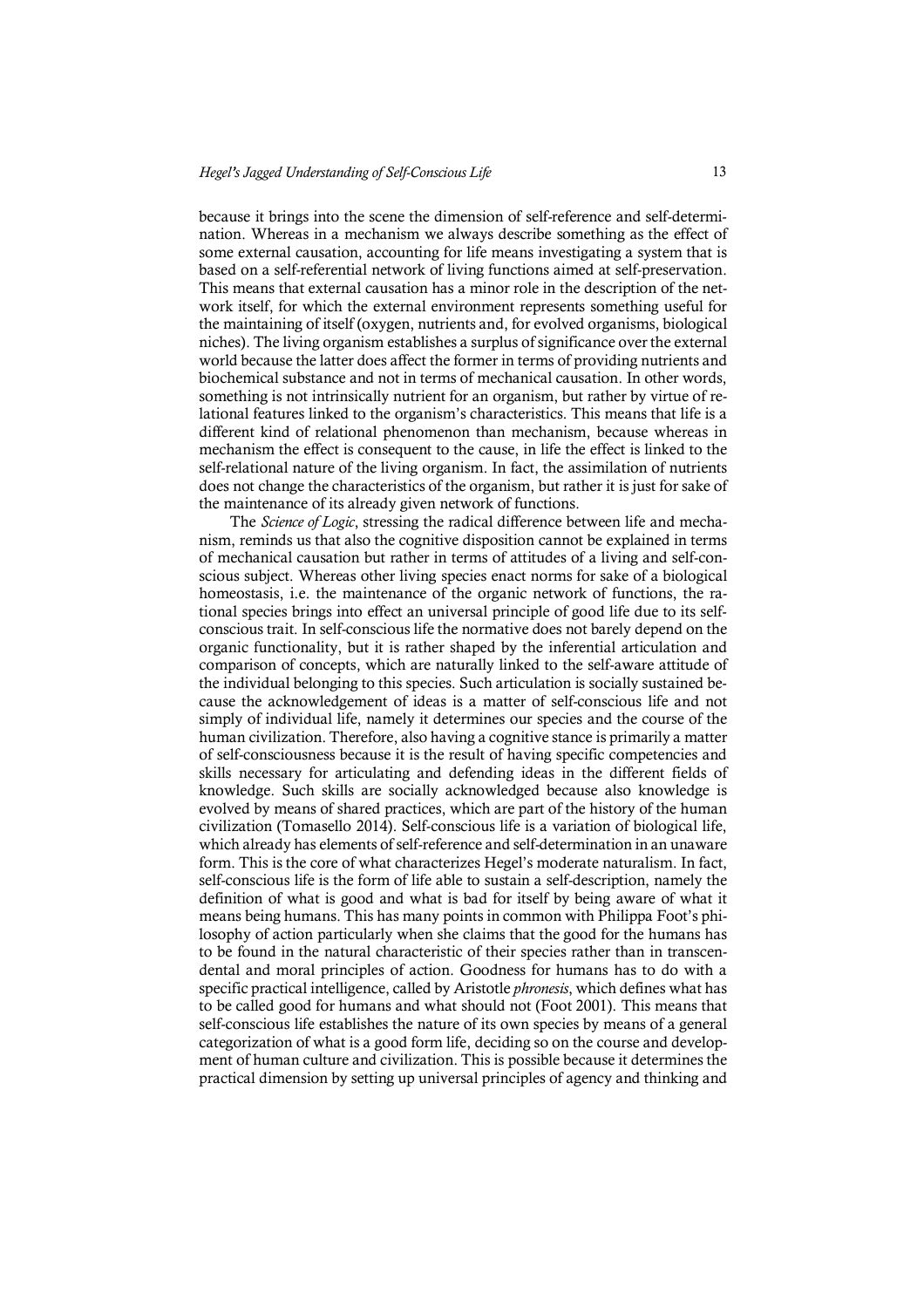by evolving the concept of truth, which is independent by particular manifestations of the human intelligence. In other words, it creates a social space of reasons and concept in which ideas, values, virtues, information, knowledge, etc. are assessed and socially acknowledged by the guideline of the force of the better reason (Brandom 1994). Since Hegel's thought explains knowledge, self-consciousness and truth as originating in the naturalistic requisites of our biological species, it accounts for sociality, culture and history as the outcome of the self-conscious attitude of deciding what is good and what is bad for our own form of life. Every expression of human intelligence from the empirical sciences to social interaction, and to the constitution of advanced cooperative institutions like politics and states are explainable by making recourse of that kind of self-referentiality we observe in every living organism that Hegel often refers to as *self-referential absolute negative unity* (Hegel SL: 743). This definition describes the kind of relation a living subject brings into being with the environment: absolute negation of external conditioning by the reference to its own internal network of biological functions. When this self-referentiality is aware we have human intelligence as the premise of social space of reasons and the evolution of the world human history.

#### 4. Hegel's Theory of Self-Consciousness

This kind of naturalism does not conceive of the natural premises as what causes self-consciousness because this would jeopardize the fundamental truth that human consciousness is based on freedom, independence and self-determination. It rather maintains that the biological substratum is like inhabited by what we call consciousness, which is the result of a process of acculturation and acquisition of universal habits and believes that they are socially evaluated and acknowledged. In this sense, Hegel's philosophy of mind is also very close to the modern conception of embodied cognition. The process of formation of self-consciousness is the result of a dialectics of life and sociality in which consciousness faces the condition of being a subject with both material needs and the disposition to experience acculturation and integration within a social context. Self-consciousness is hence not independent from the broader conception of spirit [*Geist*], which is the frame of the social rules, rights, laws and historical identity holding together human cooperation and interaction. This sort of extended mind is what shapes individual self-consciousness in his process of achieving independence and freedom within the socio-historical dimension of its present time. As also P. Pettit (1996) claims, we could not have any human intentionality at all without acknowledging the effective impact this common mind exerts upon the individual one. Human cognitive dispositions are, hence, the result of a process of integration within a social surrounding that determines the brain process itself, namely what can be empirically observed by modern devices. Thisis consistent with what Hegel claims when he states that "mind has for its presupposition the nature, of which it is the truth and for that reason its absolute prius" (Hegel PM: 381). This passage points out that mind is neither a mere outcome of nature or emergent from the natural dimension, but rather it requires to be understood by investigating the reciprocal dependence and crossed stratification of natural and self-conscious life. In other words, cognitive dispositions are not to be explained as merely separated and caused by natural features of the brain, but rather as shaped by the relation they have with natural prerequisites. This approach is very close to the so called connectivism in the neurosciences that claims that brain's features are steadily being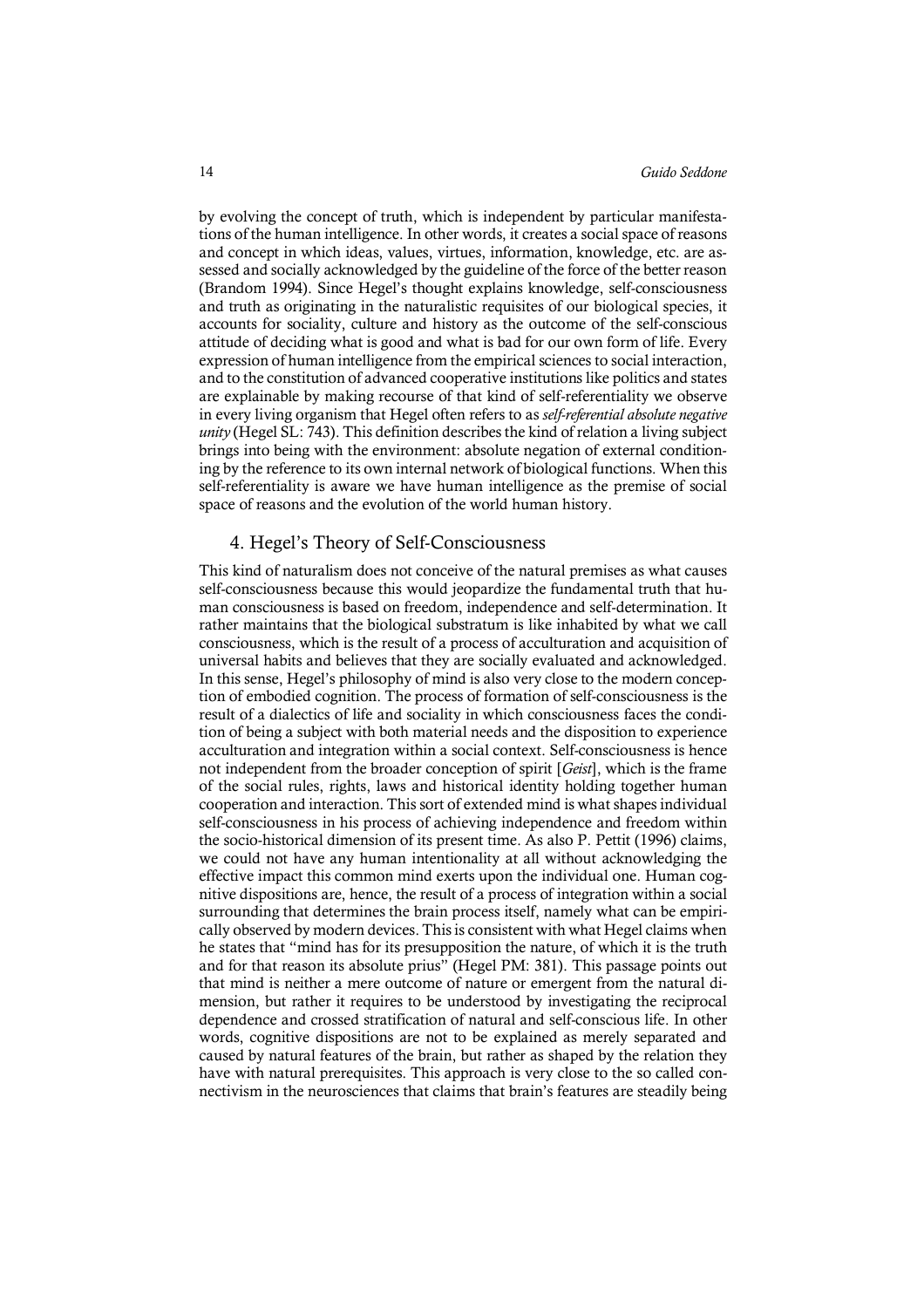changed by the cognitive and moral experiences the subject is exposed to because in the brain every change is the change of both the software and the hardware (Goldblum 2001). Mind and brain are not, hence, two different moments of a bottom-up development because this would undermine the possibility to understand their interdependence and permanent connection.

The fact that there cannot be a mind outside the body and that it needs to be embedded in order to have the functions it has, is one of the most important achievement of the Hegelian thinking in comparison to the previous modern philosophical tradition in which soul, mind and thinking are conceived as distinct from the body because of their divine origin. Following Hegel, it is through the relation with nature that spirit can both exist and be the truth of nature for it represents the living activity by which self-conscious beings think the practical achievement of the human life as something different from mere nature (Pinkard 2012: 98-102). Whereas nature is "permanence of the otherness" (Hegel PN: 247) [*Verharren des Andersseins*], spirit is a sort of normative and social substance shaped by the reflexive activity and yielding a "return from otherness" (Hegel PS: 105) of nature [*Rückkehr aus dem Anderssein*]. This coming back represents the characteristic of self-consciousness to reflexively refuse the independence of the external world and to understand it as a framework of normative relations whose focal centre is self-consciousness itself. This kind of reflexion cannot be exerted by pure nature in which otherness persists due to the externality and necessity of the natural law of causality (Hegel PN: 248). It must be exerted by a being having an internal self-regulative system of agency and thinking and a self-sustaining objectivity by which it reproduces autonomously itself. This self-sustaining system of agency and thinking is based on the dynamism of life because only the biological organism has the fundamental natural patterns for attaining this sort of self-related and autonomous characteristic.

Hegel's conception of human cognition originates from a jagged understanding of self-conscious life that is treated as the fundamental feature to understand human civilisation, knowledge, agency, ethics, politics, etc. The constitution of this subject out of natural requisites is the core of its relation to the environment and what explains the history of the human species and the diverse forms of socialization. When we address Hegel's naturalism we have, hence, to deal with several outcomes of his approach to self-consciousness spreading out from epistemological, to sociological, cognitive, moral and historical aspects. This happens because the simple explanation of the kind of natural relation the self-conscious sets up with the otherness entails a concatenation of behavioral results that clarify the nature of our species if they are unitarily grasped. The Hegelian project to derive human intelligence from a natural and empirical requisite such as the desire, rather than to analyze it transcendental and abstract conditions, brings him to deliver a consistent conception of human life with multiple repercussions.

#### 5. The Contributions in this Special Issue

All contributions of the present special issue are devoted to investigate how Hegel deals with the relation between nature and normativity in order to understand the social, normative and historical dimension out of natural premises. Deligiorgi's article tackles the epistemological aspects linked to the Hegelian naturalism and particularly it deals with the question about the continuity of thought and nature. Already Kant highlights that he normative dimension of the concepts contributes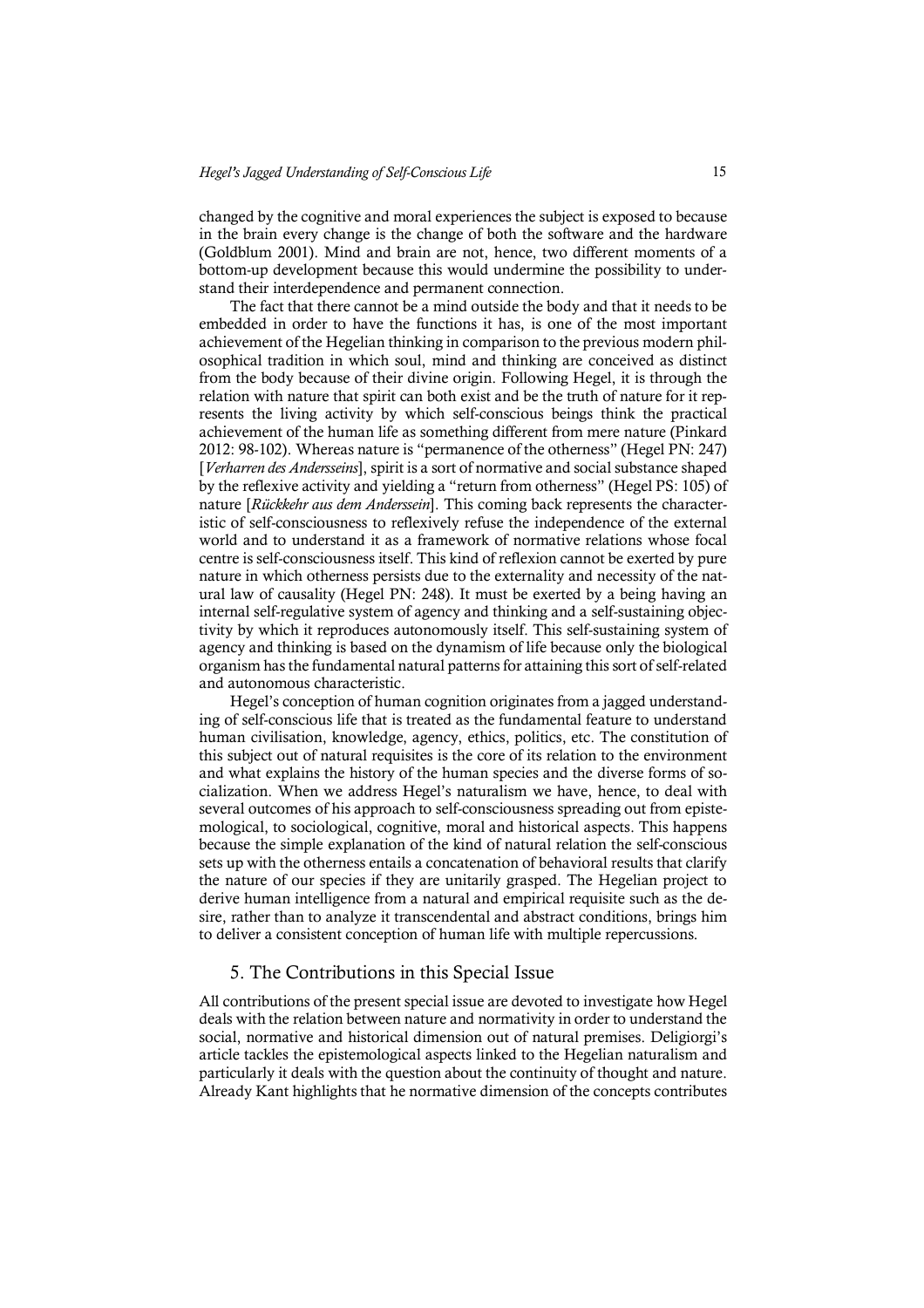to knowledge by distinguishing itself from the natural domain of the given. However, Kant disunites the two domains of normativity and the given by stressing the impossibility of knowing the real substance of the *noumenon*. Following Deligiorgi, Hegel's effort to unify knowledge is centered on the notions of selfknowledge and self-consciousness, what changes the characteristics of the cognitive dispositions, rendering them more natural. Hegel's mindedness appears to be the mark of his project to unify norms and nature by keeping them together as an act of self-reference and self-determination. Elena Ficara's article deals with the question of the naturalness of the Hegelian logics and defends the idea that the validity of the conceptual is strictly connected to the natural character of the categories. The natural character of the logical concepts is a classical epistemological question spreading out from Plato to Russell and representing a crucial point for the foundation of logics and thinking. Hegel's novelty consists in connecting the categories to self-conscious life and to the constitution of a thinking subject out of natural and biological requisites. As also Deligiorgi maintains, the truth of the categories is based on the natural character of their own deduction by means of the synthetic and autonomous disposition of human rationality.

Ciavatta's contribution introduces the question about the relation/opposition between nature and spirit, which represents the core of the Hegelian naturalism. The author claims that Hegel overcomesthis opposition by evolving a notion of "spiritualized nature", a domain with a distinctive ontological status that evolves historically and socially. Bird-Pollan's article interestingly deals with the opposing claims that mind (*Geist*) has to be understood out of natural requisites and that it is also self-legislating. The opposition is represented by the fact that whilst a natural element is externally determined, mind is expected to autonomously formulate the principles of its own agency. Bird-Pollan correctly accounts for the idea that the first person perspective should be the starting point for the examination of the relationship of nature and normativity. This can explain the self-unfolding characteristic of self-consciousness, which originates out of natural requisites but evolves normative frames of agency and thinking by means of a first person perspective. In fact, only this perspective can explain the negativity of selfconscious life that conceives of nature as otherness, negates it and sets up a selfreferential order of concepts, norms and values.

Barba-Kay's article addresses the relationship self-conscious life establishes with the condition of being alienated from the historical dimensions of accepted and shared norms. Alienation is a distinctive Hegelian topic and this contribution interestingly deals with it from a naturalistic perspective delivering a novel interpretation derived from the transformative character of the theoretical methodology of the *Phenomenology of Spirit*. Dean Moyar's contribution deals with Hegel's conception of freedom as the result of what he calls "reversal of consciousness", namely the transformative and adaptive character of self-consciousness to evolve a distinctive shape within the historical contexts. This delivers a conception of freedom as the result of a developmental process, rather than as a brute fact like in the transcendental outlook by Kant. Moyar's merit isto highlight that the adaptive and living character of self-consciousness dramatically changes our understanding of what freedom is by organically connecting life and the normative. This entails that the notion itself of liberty is not what is transcendentally deduced by reason, but rather something that is socially acknowledged and embodied by the historical becoming of consciousness and social interaction.